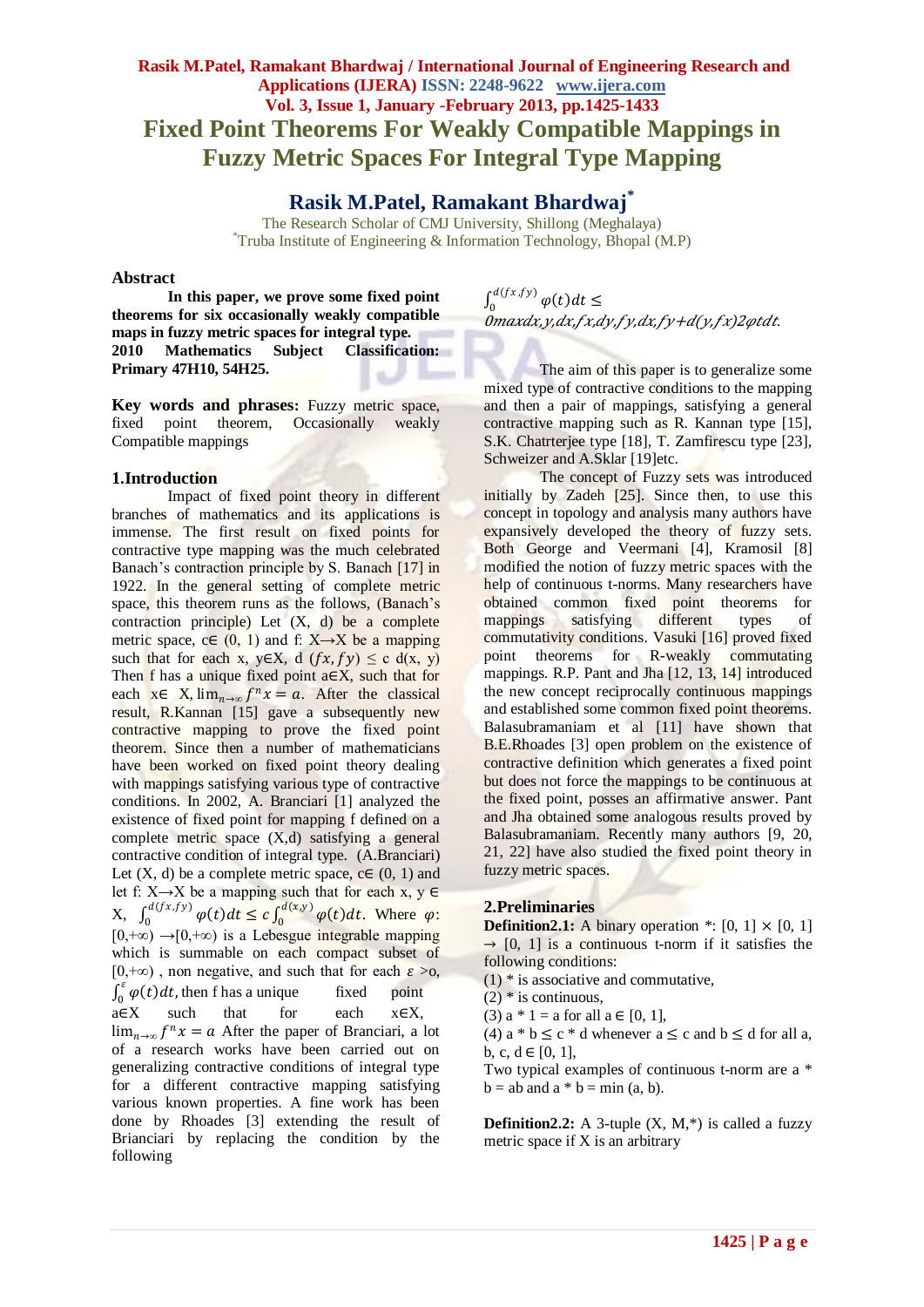(Non-empty) set, \* is a continuous t-norm and M is a fuzzy set on  $X^2 \times (0, \infty)$  satisfying the following conditions: for all x, y,  $z \in X$  and t,  $s > 0$ ,

(1)  $M(x, y, t) > 0$ .

(2) M(x, y, t) = 1 if and only if  $x = y$ ,

(3)  $M(x, y, t) = M(y, x, t)$ .

(4)  $M(x, y, t) * M(y, z, s) \leq M(x, z, t + s)$ .

(5) M(x, y, .) :  $(0, \infty) \rightarrow [0, 1]$  is continuous.

Let M(x, y, t) be a fuzzy metric space. For any  $t >$ 0, the open ball B(x, r, t) with center  $x \in X$  and radius  $0 < r < 1$  is defined by B(x, r, t) = {y  $\in$  X:  $M(x, y, t) > 1 - r$ . Let  $(X, M,*)$  be a fuzzy metric space. Let s be the set of all  $A \subseteq S$  with  $x \in A$  if and only if there exist  $t > 0$  and  $0 < r < 1$  such that  $B(x, r, t)$   $C$  A. Then s is a topology on X (induced by the fuzzy metric M). This topology is Hausdorff and first countable. A sequence  $\{x_n\}$  in X converges to x if and only if M  $(x_n, x, t) \rightarrow 1$  as  $n \rightarrow \infty$  for all t  $> 0$ . It is called a Cauchy sequence if, for any  $0 < e$  $< 1$  and t  $> 0$ , there exits

 $n_0 \in N$  such that M  $(x_n, x_m, t) > 1 - \varepsilon$  for any n,  $m \ge n_0$  The fuzzy metric space  $(X, M, *)$  is said to be complete if every Cauchy sequence is convergent. A subset A of X is said to be F-bounded if there exists  $t > 0$  and  $0 < r < 1$  such that  $M(x, y, z)$ t) >  $1 - r$  for all x,  $y \in A$ .

**Example2.3 [10]:** Let  $X = R$  and denote  $a * b = ab$ for all  $a, b \in [0, 1]$ . For any  $t \in (0, \infty)$ , define

 $M(x, y, t) = \frac{t}{\sqrt{1 + \frac{t}{t}}}$  $\frac{c}{t + |x - y|}$  for all x,  $y \in X$ . Then M is a fuzzy metric in X.

**Definition2.4:** Let  $f$  and  $g$  be mappings from a fuzzy metric space  $(X, M, *)$  into itself. Then the mappings are said to be compatible if, for all  $t > 0$ ,

 $\lim_{n\to\infty} M(fgx_n, gfx_n,t) = 1$ 

Whenever  $\{x_n\}$  is a sequence in X such that  $\lim_{n \to \infty} fx_n = \lim_{n \to \infty} gx_n = x \in X.$ 

**Definition2.5**: Let  $f$  and  $g$  be mappings from a fuzzy metric space  $(X, M, *)$  into itself. Then the mappings are said to be

- (1) Weakly compatible if  $M(fgx, gfx, t) \geq M(fx, gx, t)$  for all  $x \in X$  and  $t > 0$ ,
- (2) R- Weakly compatible if there exists some  $R > 0$  such that  $M(fgx, gfx, t) \geq M(fx, gx, \frac{t}{t})$  $\frac{c}{R}$ ) for all  $x \in X$  and  $t > 0$ .

**Lemma2.6:** Let  $(X, M,*)$  be a fuzzy metric space. If there exists  $q \in (0, 1)$  such that  $M(x, y, qt) \ge M(x,$ y, t) for all  $x, y \in X$  and  $t > 0$ , then  $x = y$ .

**Definition2.7**: Let X be a set,  $f$  and  $g$  self maps of X. A point  $x \in X$  is called a coincidence point of f and g iff  $fx = gx$ . We shall call  $w = fx = gx$  a point of coincidence of  $f$  and  $g$ .

**Definition 2.8:** A pair of maps S and T is called weakly compatible pair if they commute at coincidence points. The concept of occasionally weakly compatible is introduced by A. Al-Thagafi and Naseer Shahzad [2]. It is stated as follows.

**Example2.9** [2]: Let R be the usual metric space. Define S, T: R→R by  $Sx = 2x$  and  $Tx = x^2$  for all  $x \in R$ . Then  $Sx = Tx$  for  $x = 0$ , 2 but  $ST0 = TS0$ and  $ST2 \neq TS2$ . S and T are occasionally weakly compatible self maps but not weakly compatible.

**Lemma2.10** [5-7]: Let X be a set,  $f$  and  $g$ occasionally weakly compatible self maps of  $X$ . If  $f$ and *g* have a unique point of coincidence,  $w = fx =$  $gx$ , then w is the unique common fixed point of f and  $q$ .

#### **3. Main Result**

**Theorem 3.1:** Let  $(X, M, *)$  be a complete fuzzy metric space and let A, B, S,T,P and Q be self mappings of X. Let the pairs  $\{P, ST\}$  and  $\{Q, AB\}$ be occasionally weakly compatible. If there exist  $q \in (0,1)$  such that

$$
\int_{0}^{M(Px,Qy,qt)} \zeta(t)dt \geq \int_{0}^{M(STx, ABy, t), M(STx, Px, t), M(Qy, ABy, t)} \left\{\begin{array}{l}\frac{M(STx, ABy, t), M(STx, Px, t), M(Qy, ABy, t)}{M(Px, ABy, t)}, \\ \frac{M(Qy, STx, t)}{M(STx, Px, t)}\end{array}\right\}\n\leq (t)dt
$$
\n
$$
(1)
$$

……………… (1)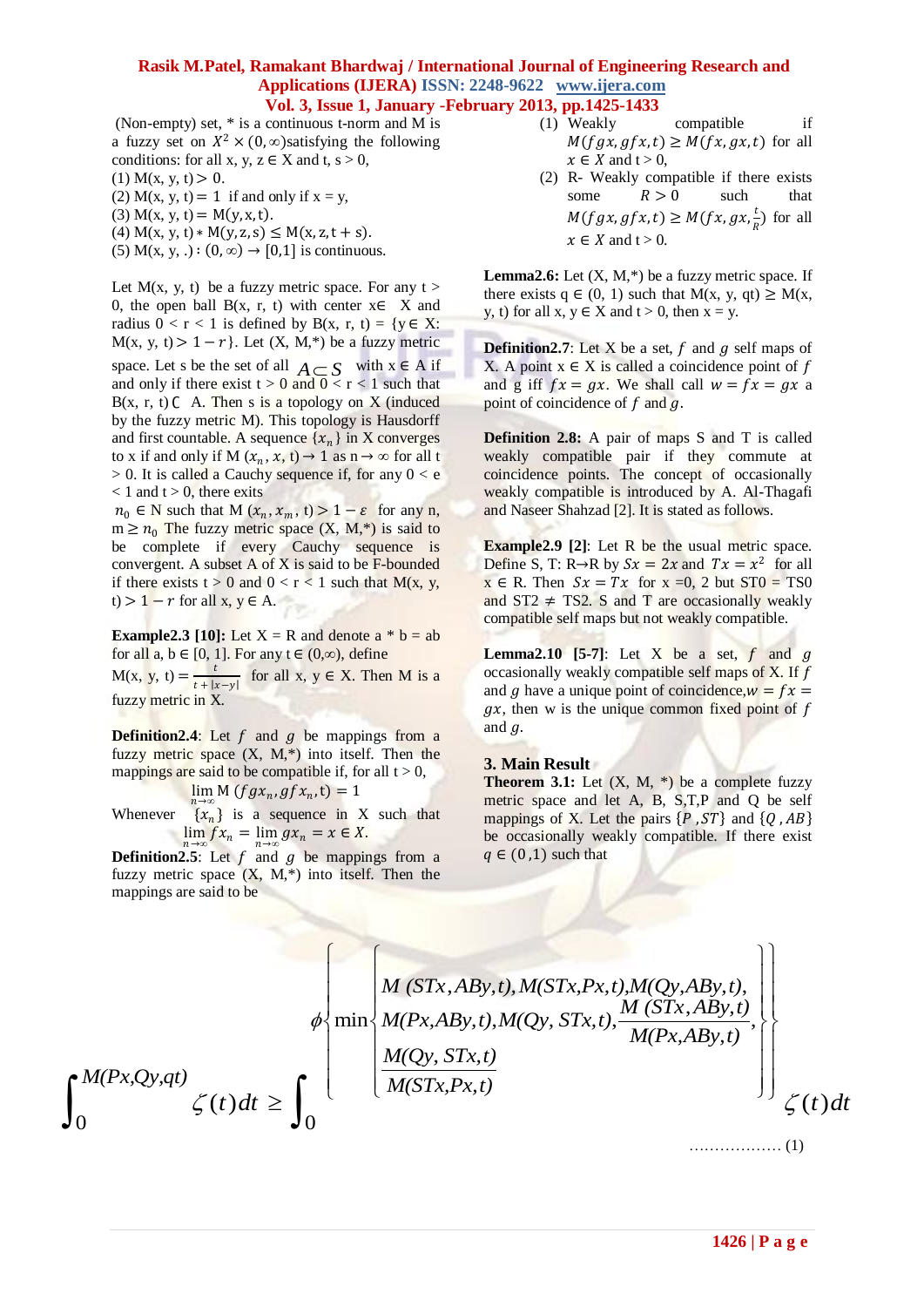For all x,  $y \in X, t > 0$  and  $\emptyset : [0,1]^7 \rightarrow [0,1]$  such that  $\emptyset(t,1,1,t,t,1,t) > t$  for all  $0 < t < 1$ , then there exists a unique common fixed point of A ,B, S ,T, P and Q. Proof:

 $Px = STx$  and  $Qy = ABy$ , we claim that  $Px = Qy$ , if not, by inequality (1)

Let the pairs 
$$
\{P, ST\}
$$
 and  $\{Q, AB\}$  be occasionally weakly compatible. So there are points x, y \in X such that  
\n $Px = STx$  and  $Qy = ABy$ , we claim that  $Px = Qy$ , if not, by inequality (1)  
\n
$$
\phi \left\{ \min \left\{ \frac{M \left(STx, ABy, t\right), M\left(STx, Px, t\right), M\left(Qy, ABy, t\right), \dots, M\left(STx, ABy, t\right)}{M\left(STx, ABy, t\right)}, \dots, M\left(STx, ABy, t\right)} \right\} \right\}
$$
\n
$$
\phi \left\{ \min \left\{ \frac{M \left(Qy, STx, t\right)}{M\left(STx, Px, t\right)} \right\} \right\}
$$
\n
$$
\phi \left\{ \min \left\{ \frac{M \left(Px, Qy, t\right), M\left(Px, Px, t\right), M\left(Qy, Qy, t\right), \dots, M\left(Px, Qy, t\right)}{M\left(Px, Qy, t\right)}, \dots, M\left(Px, Qy, t\right)} \right\} \right\}
$$
\n
$$
= \int_{0}^{\phi} \left\{ \min \left\{ \frac{M \left(Px, Qy, t\right), 1, 1, M\left(Px, Qy, t\right), M\left(Qy, Px, t\right), \dots, M\left(Qy, Px, tx\right), \dots, M\left(Qy, Px, tx\right), \dots, M\left(Qy, Px, tx\right) \right\} \right\}
$$
\n
$$
= \int_{0}^{\phi} \left\{ \min \left\{ \frac{M \left(Px, Qy, t\right), 1, 1, M\left(Px, Qy, t\right), M\left(Qy, Px, t\right), \dots, M\left(Qy, Px, tx\right), \dots, M\left(Qy, Px, tx\right), \dots, M\left(Qy, Px, tx\right), \dots, M\left(Qy, Px, tx\right) \right\} \right\}
$$
\n
$$
= \int_{0}^{\phi} \left\{ \frac{M \left(Px, Qy, t\right)}{M \left(Px, Qy, t\right)} \right\}
$$
\n
$$
\left\{ \int_{0}^{x} \left\{ \frac{M \left(Px, Qy, t\right)}{M \left(Px, Qy, t\right)} \right\}
$$

Therefore  $Px = Qy$ , i.e.  $Px = STx$  and  $Qy = ABy$ . Suppose that there is another point z such that  $Pz = STz$ then by inequality (1) we have  $Pz = STz = Qy = AB$ , so  $Px = Pz$  and  $w = Px = STx$  is the unique point of coincidence of P and ST. Similarly there is a unique point  $z \in X$  such that  $z = 0z = ABz$ . Assume that  $w \neq z$ . We have by inequality (1)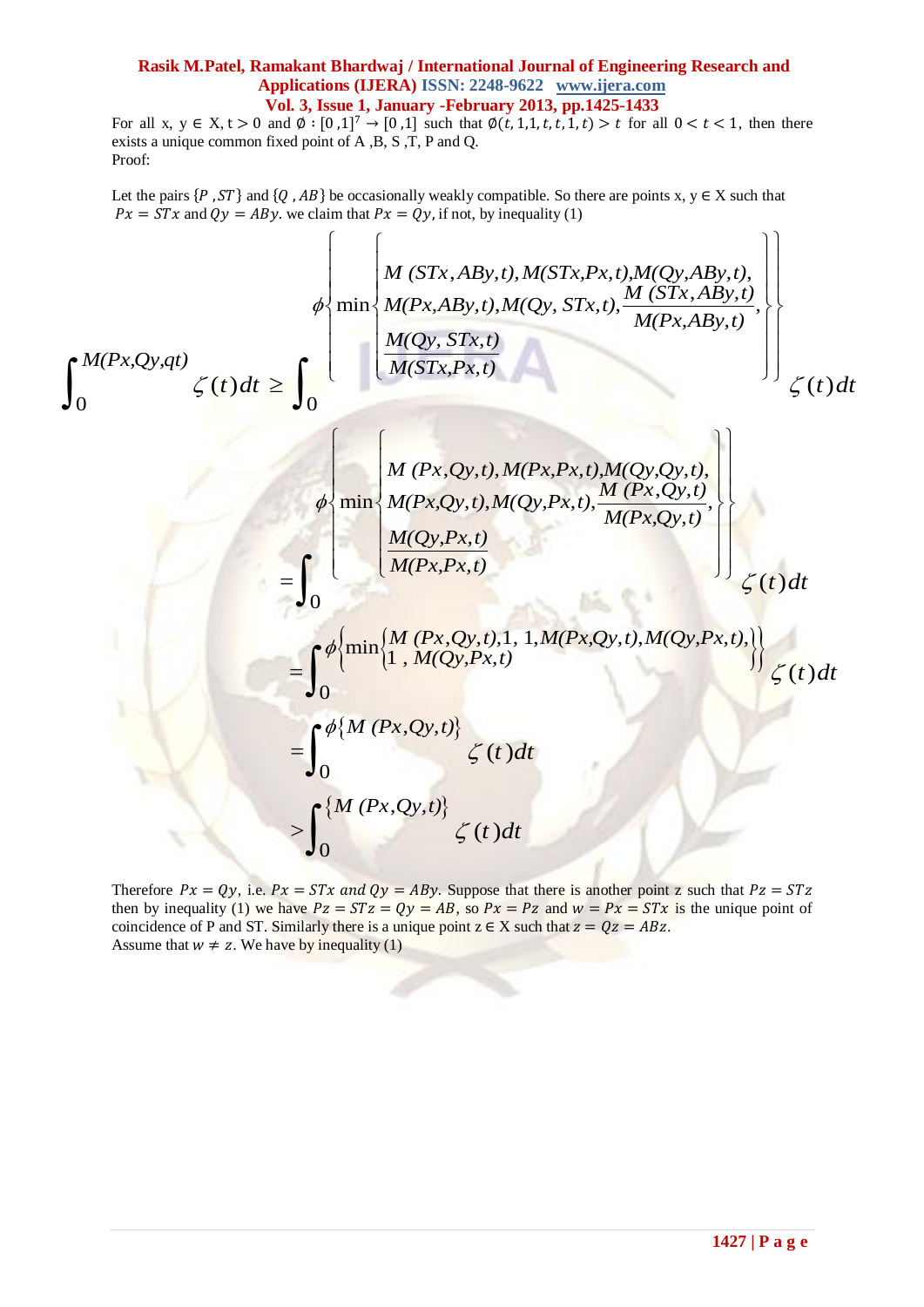Rasik M.Patel, Ramakant Bhardwaj / International Journal of Engineering Research and Applications (IJERA) ISSN: 2248-9622 www.ijera.com

\nVol. 3, tsec, J, amuary -Fehruary 2013, pp.1425-1433

\n
$$
\int_{0}^{M(w,z,qt)} \zeta(t)dt = \int_{0}^{M(Pw,Qz,qt)} \zeta(t)dt
$$
\n
$$
\begin{aligned}\n&\approx \left[\begin{array}{c} M(STw, ABz, t), M(STw, Pw, t), M(Qz, ABz, t), \\ M(Tw, ABz, t), M(STw, Pw, t), M(Qz, ABz, t), \\ M(Tw, ABz, t), M(STw, Pw, t), M(STw, ABz, t), \\ M(STw, Pw, t)\end{array}\right]\n\\
&\approx \left[\begin{array}{c} M(w, z, t), M(w, w, t), M(z, z, t), \\ M(w, z, t), M(w, w, t), M(w, z, t), \\ M(w, z, t), M(w, w, t), M(w, z, t)\end{array}\right]\n\\
&= \int_{0}^{M} \left[\begin{array}{c} M(w, z, t), M(w, w, t), M(z, w, t), \\ M(w, w, t)\end{array}\right] \left[\begin{array}{c} M(w, z, t), M(w, z, t), M(z, w, t), \\ M(w, z, t), M(z, w, t), \\ M(w, w, t)\end{array}\right]\n\\
&= \int_{0}^{\phi\{min\{M(w, z, t)\}} \zeta(t)dt \\
&\approx \int_{0}^{M(w, z, t)} \zeta(t)dt\n\end{array}
$$

Therefore we have  $w = z$ , by Lemma 2.10 z is a common fixed point of A, B, S, T, P and Q. To prove uniqueness let u be another common fixed point of A, B, S, T, P and Q. Then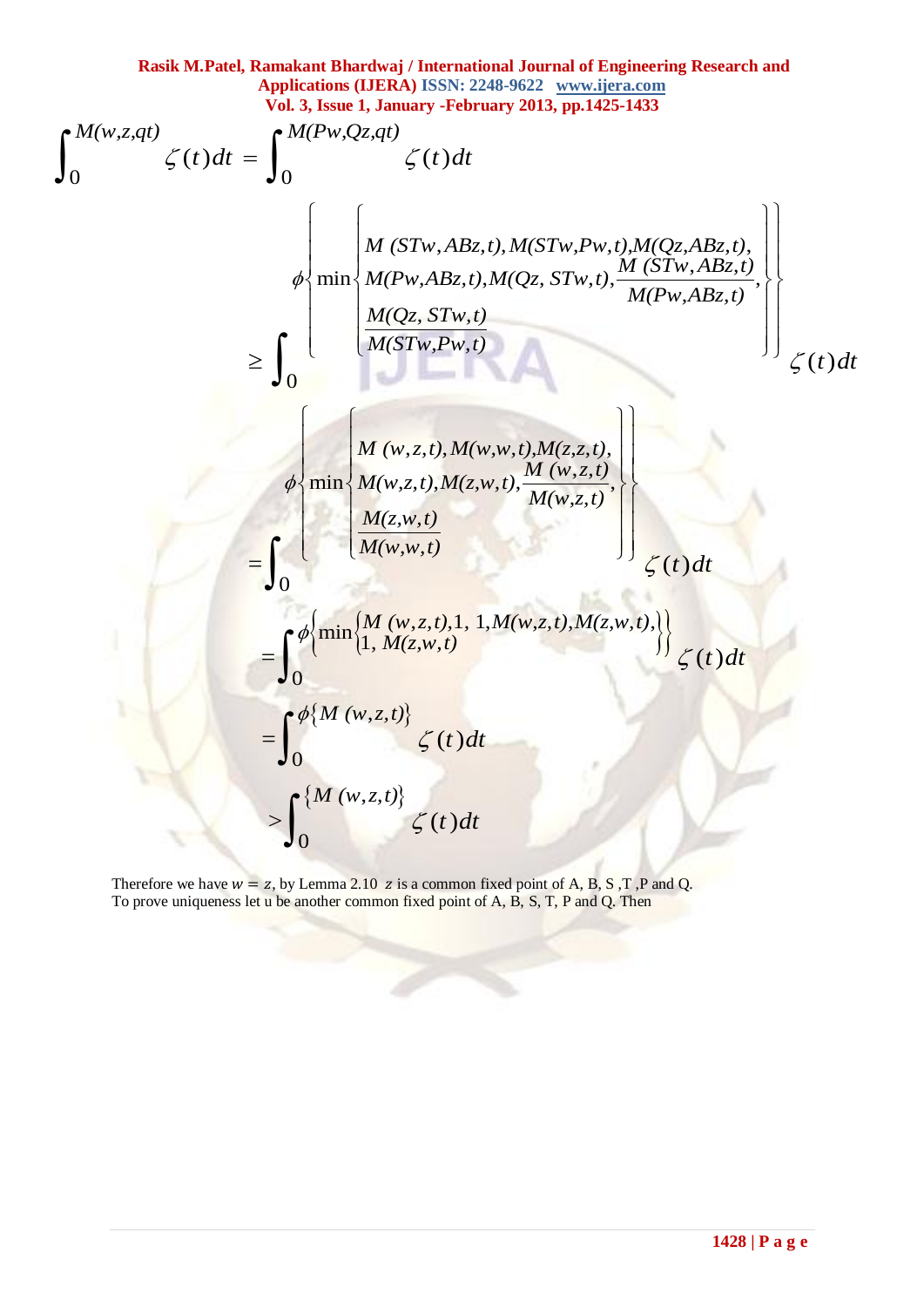Rasik M.Patel, Ramakant Bhardwaj / International Journal of Engineering Research and  
\n**Applications (JERA)** ISSN: 2248-9622 <www.ijera.com>  
\nVol. 3, Issue 1, January - February 2013, pp.1425-1433

\n
$$
\int_0^{M(z,u,qt)} \zeta(t)dt = \int_0^{M(Pz,Qu,qt)} \zeta(t)dt
$$
\n
$$
\phi \left\{\n\begin{array}{l}\n\min \left\{\n\begin{aligned}\nM(STz, ABu, t), M(STz, Pz, t), MQu, ABu, t), \\
M(Pz, ABu, t), M(STz, Pz, t), MQu, ABu, t), \\
M(Qu, STz, t), \frac{M(STz, ABu, t)}{M(Pz, ABu, t)}.\n\end{aligned}\n\right\} \right\}\n\ge \int_0^{M(Qu, STz, t)} \left\{\n\begin{aligned}\nM(z, u, t), M(x, Sz, t), M(u, u, t), \\
M(x, u, t), M(x, z, t), M(u, u, t), \\
M(z, u, t), M(u, z, t), \frac{M(z, u, t)}{M(z, u, t)}.\n\end{aligned}\n\right\}\n\le \int_0^{M(\text{min}\left\{\n\begin{aligned}\nM(z, u, t), M(z, s, t), M(u, z, t), \\
M(u, z, t)\n\end{aligned}\n\right\} \right\}\n\le \int_0^{M(\text{min}\left\{\n\begin{aligned}\nM(z, u, t), 1, M(z, u, t), M(u, z, t), \\
M(u, z, t)\n\end{aligned}\n\right\}\n\le \int_0^{M(M(z, u, t))} \zeta(t)dt\n\end{aligned}
$$
\n
$$
\Rightarrow \int_0^{M(M(z, u, t))} \zeta(t)dt
$$

Thus,  $u$  is a common fixed point of A, B, S, T, P and Q. **Theorem 3.2:** Let  $(X, M, *)$  be a complete fuzzy metric space and let A, B, S, T, P and Q be self mappings of X. Let the pairs  $\{P, ST\}$  and  $\{Q, AB\}$  be occasionally weakly compatible. If there exist  $q \in (0,1)$  such that

$$
\lim_{t \to 0} \left\{ \begin{aligned} & \min \{ M \left( STx, ABy, t \right), M(STx, Px, t \right), M(Qy, ABy, t) \} \\ & \ast \\ & \min \left\{ \begin{aligned} & M(Px, ABy, t), M(Qy, STx, t), \frac{M \left( STx, ABy, t \right)}{M(Px, ABy, t)} \right\} \\ & \min \left\{ \begin{aligned} & M(Px, ABy, t), M(Qy, STx, t), \frac{M \left( STx, ABy, t \right)}{M(Px, ABy, t)} \right\} \\ & \times \\ & \left( t \right) dt \end{aligned} \right\} \end{aligned} \tag{2}
$$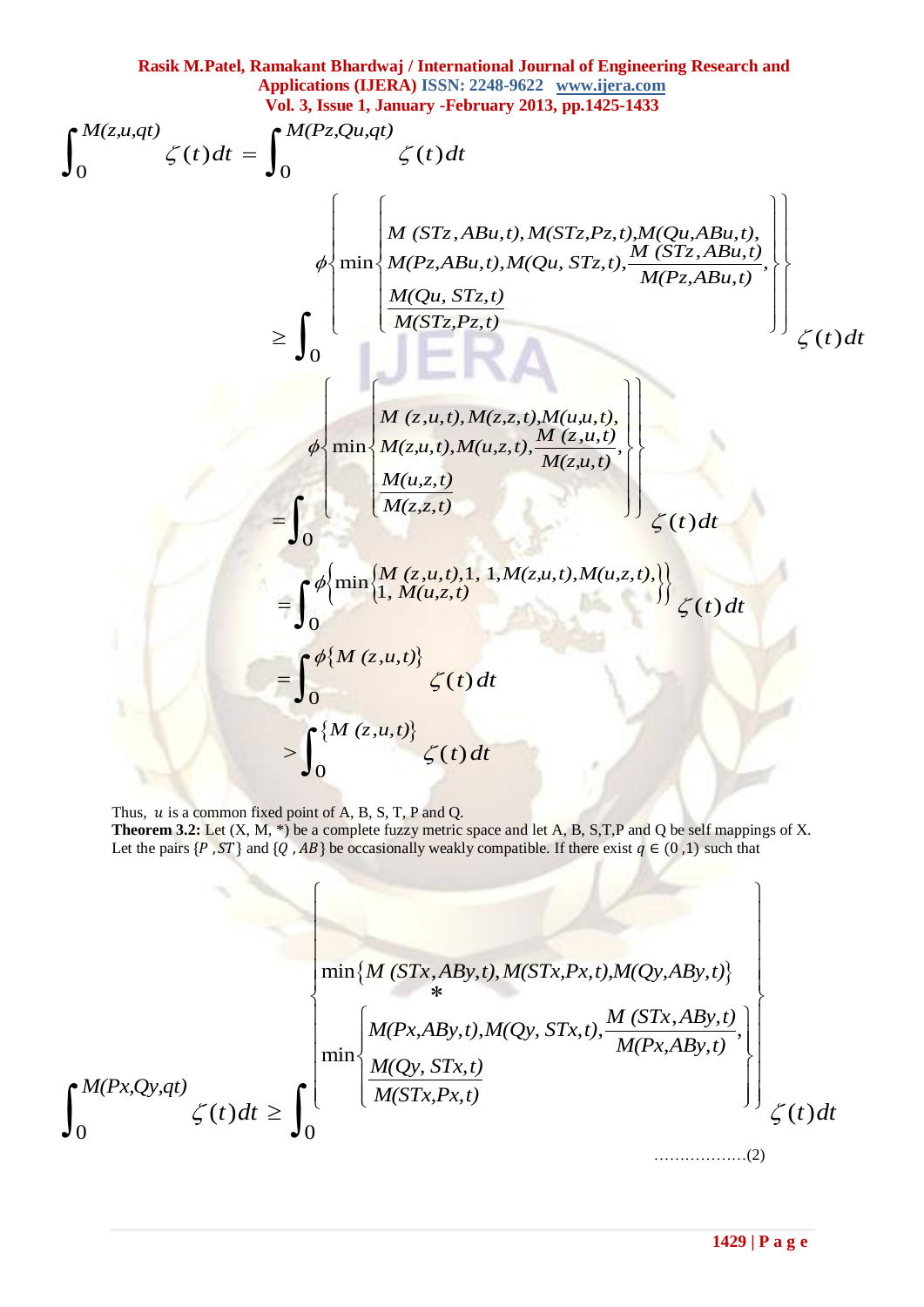For all x,  $y \in X$ ,  $t > 0$ , then there exist a unique point  $w \in X$  such that  $Pw = STw = w$  and a unique point  $z \in Y$ X such that  $Qz = ABz = z$ . Moreover  $w = z$ , so that there is a unique common fixed point of A, B, S, T, P and Q. Proof:

Let the pairs  $\{P, ST\}$  and  $\{O, AB\}$  be occasionally weakly compatible. So there are points x, y  $\in$  X such that  $Px = \overline{STx}$  and  $Qy = ABy$ , we claim that  $Px = Qy$ , if not, by inequality (2)



Therefore  $Px = Qy$ , i.e.  $Px = STx$  and  $Qy = ABy$ . Suppose that there is another point z such that  $Pz = STz$  then by inequality (2) we have  $Pz = STz = Qy = AB$ , so  $Px = Pz$  and  $w = Px = STx$  is the unique point of coincidence of P and ST. Similarly there is a unique point  $z \in X$  such that  $z = Qz = ABz$ .

Assume that  $w \neq z$ . We have by inequality (1)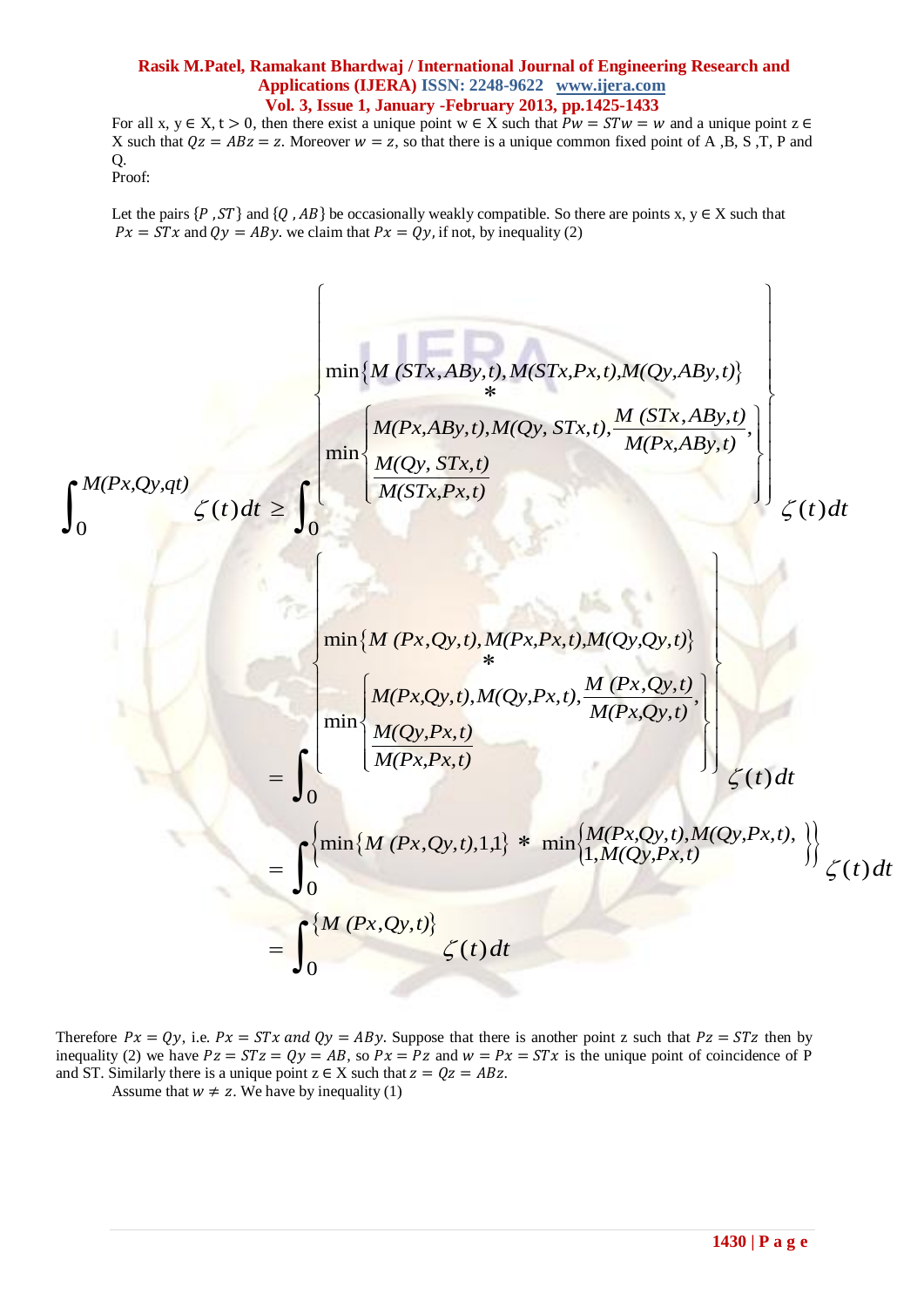Rasik M.Patel, Ramakant Bhardvaj / International Journal of Engineering Research and  
\naplications (JERA) ISSN: 2238-9622 www.iiern.com  
\nVol. 3, Issee 1, January - February 2013, pp.1425-1433  
\n
$$
\int_0^M (w, z, qt) \zeta(t) dt = \int_0^{M(Pw, Qz, qt)} \zeta(t) dt
$$
\n
$$
\lim [M (STw, ABz, t), M(STw, Pw, t), M(Qz, ABz, t)]
$$
\n
$$
\ge \int_0^{\min \{M (STw, ABz, t), M(STw, Pw, t), M(Qz, ABz, t)\}} \left| \frac{M(Qz, STw, t)}{M(Tw, Pw, t)} \right|
$$
\n
$$
\le \int_0^{\min \{M (Qw, qz, t), M(Qz, Pw, t), M(Qz, Qz, t)\}} \left| \frac{M(Pw, Qz, t), M(Pw, Pw, t), M(Qz, Qz, t)}{M(Pw, Pw, t)} \right|
$$
\n
$$
\le (t) dt
$$
\n
$$
\lim [M (Pw, Qz, t), M(Qz, Pw, t), \frac{M (Pw, Qz, t)}{M(Pw, Pw, t)}] \le (t) dt
$$
\n
$$
\lim [M (w, z, t), M(zw, t), M(zz, t)]
$$
\n
$$
= \int_0^{\min \{M (w, z, t), M(zw, t), M(w, z, t), M(zw, t), M(zw, t), M(zw, t), M(zw, t), t\})} \zeta(t) dt
$$
\n
$$
= \int_0^{\min \{M (w, z, t), 1, 1\} } \zeta(t) dt
$$
\n
$$
= \int_0^{\{M (w, z, t)\}} \zeta(t) dt
$$

Therefore we have  $w = z$ , by Lemma 2.10  $z$  is a common fixed point of A, B, S, T, P and Q. To prove uniqueness let u be another common fixed point of A, B, S, T, P and Q. Then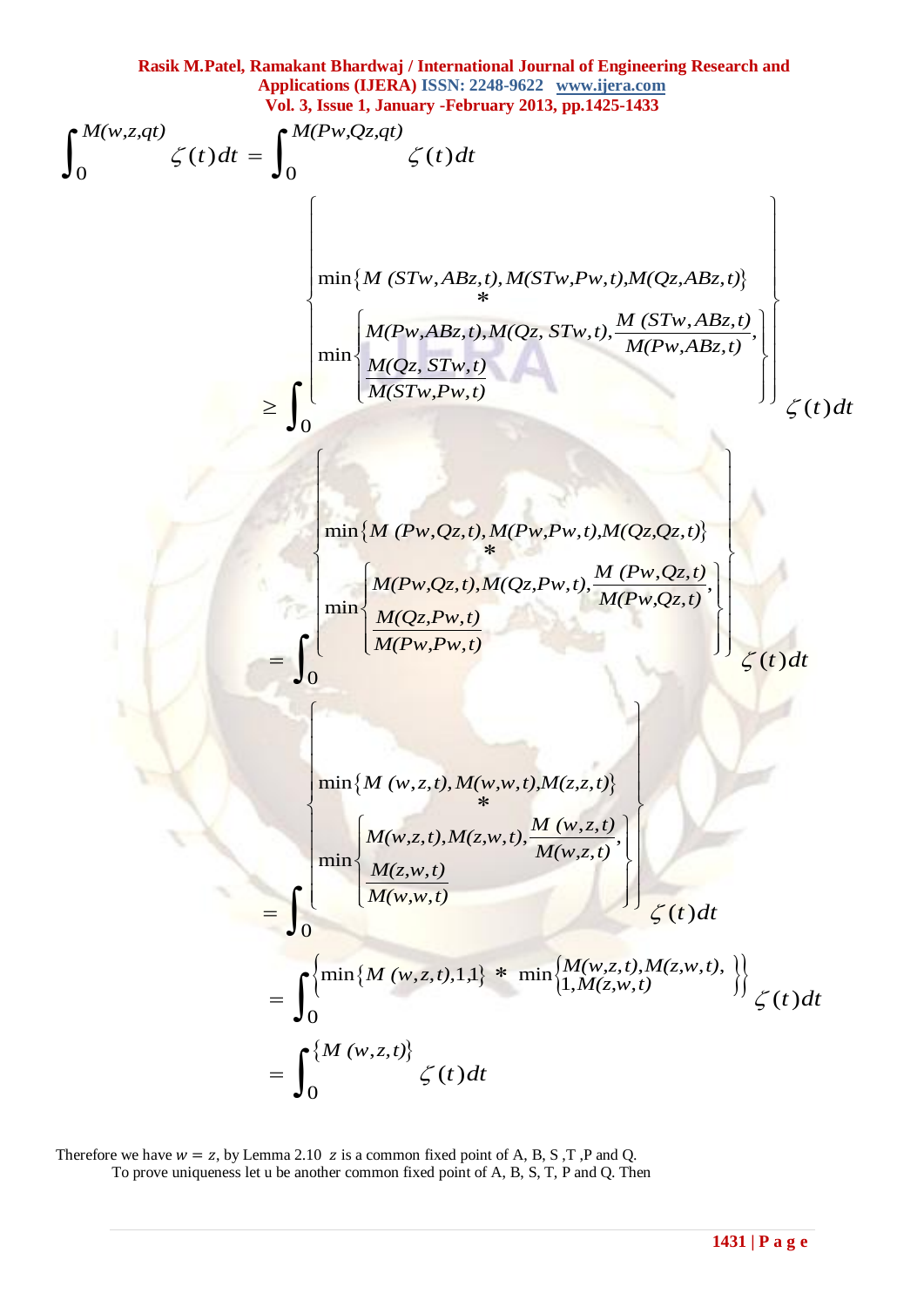Rasik M.Patel, Ramakant Bhardwaj / International Journal of Engineering Research and  
\nAppilactions (LERA) ISSN) 1585: 2248-9622 www.ijers.com  
\n
$$
\int_{0}^{M(z,u,qt)} \zeta(t)dt = \int_{0}^{M(Pz, Qu,qt)} \zeta(t)dt
$$
\n
$$
\begin{bmatrix}\n\min\{M(STz, ABu, t), M(STz, Pz, t), M(Qu, ABu, t)\} \\
\min\{M(STz, ABu, t), M(STz, Pz, t), M(Qu, ABu, t)\} \\
\min\{M(STz, ABu, t), M(STz, Pz, t), M(Qu, ABu, t)\} \\
\min\{M(STz, PBu, t), M(QL, SZz, t), M(Qu, Qu, Bu, t)\} \\
\min\{M(Pz, Qu, t), M(Qu, Pz, t), M(Qu, Qu, Qu, t)\} \\
\min\{M(Pz, Qu, t), M(Qu, Pz, t), M(Qu, Qu, Du, t)\} \\
\min\{M(Pz, Qu, t), M(Qu, Pz, t), M(u, u, t)\} \\
\min\{M(z, u, t), M(z, z, t), M(u, u, t)\} \\
\min\{M(z, u, t), M(u, z, t), M(u, u, t)\} \\
\min\{M(z, u, t), M(u, z, t), M(z, u, t)\} \\
\min\{M(z, u, t), M(u, z, t), M(z, u, t)\} \\
\min\{M(z, u, t), M(u, z, t)\} \\
\min\{M(z, u, t), M(u, z, t)\} \\
\min\{M(z, u, t), M(u, z, t)\} \\
\xi(t) dt \\
= \int_{0}^{\{\inf\{M(z, u, t)\}} \zeta(t) dt\n\end{bmatrix}
$$

Thus,  $u$  is a common fixed point of A, B, S, T, P and Q.